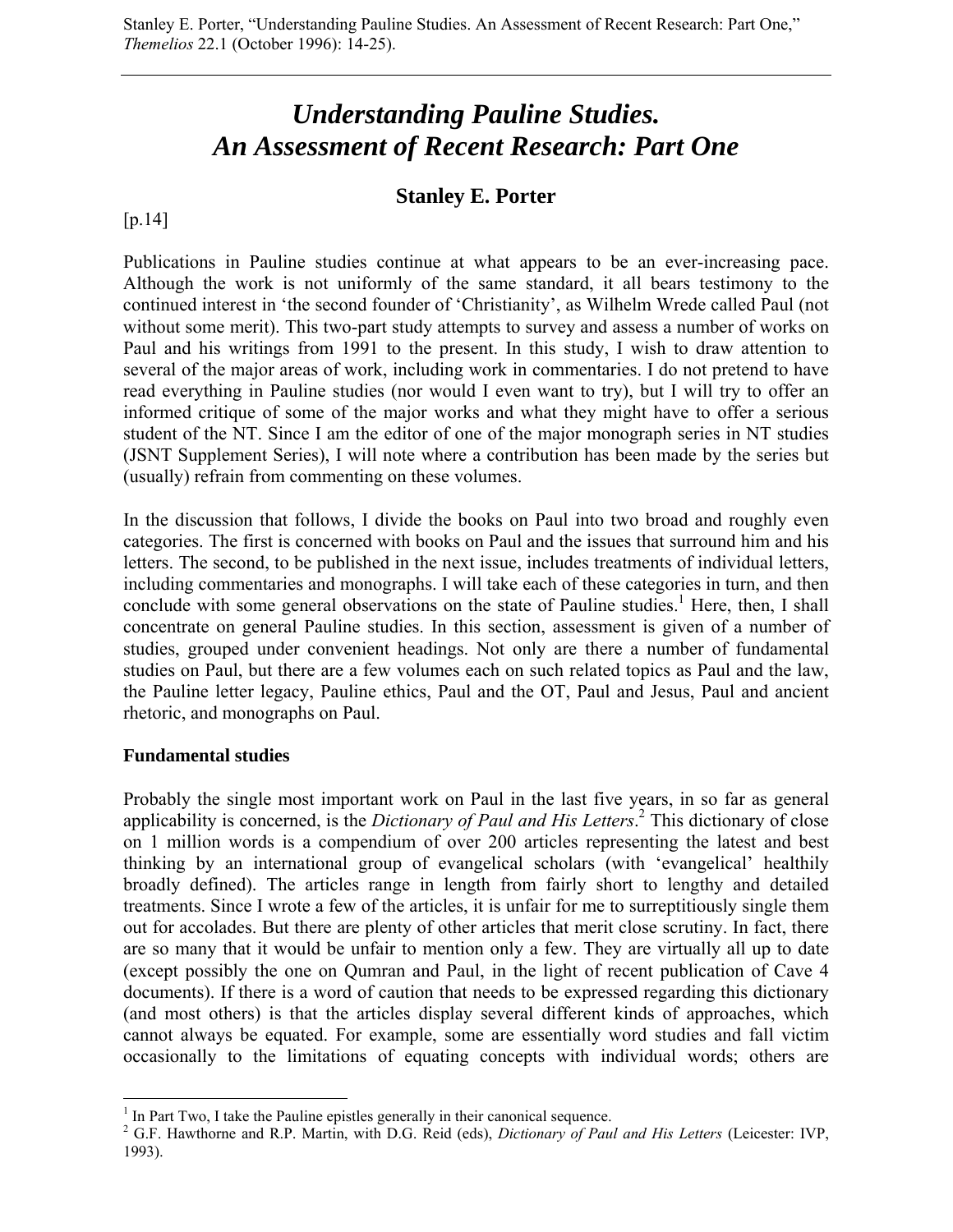theologies, with one or two being more theologies of the Reformation than of Paul; and others are studies of particular passages. If used wisely, however, this may well be the single most reliable general guide to Paul's writings and thought, and a very useful tool for preparing for examinations and papers (and even lectures!). I might also mention in passing a collection of fourteen essays on Paul, including some on Paul the Apostle, Pauline interpretation of sacred tradition, Pauline theology and the Pauline letter-form and rhetoric. These were all published in *JSNT* between 1978 and 1993, and

 $[p.15]$ 

 $\overline{a}$ 

offer a useful selection for those wishing to read serious scholarly essays on these topics.<sup>3</sup>

There are two studies on the life of Paul that are worth mentioning. The first is Martin Hengel's study of what he calls *The Pre-Christian Paul*. 4 This book is a very useful continuation of his previous work on the Hellenistic nature of Judaism during Hellenistic times,<sup>5</sup> with a recognition of the historical reliability of the biblical documents, including Acts. Hengel, for example, defends the Roman citizenship and Pharisaism of Paul, beliefs doubted by some critical scholarship today. He goes further and shows how Paul's being educated by Gamaliel in Jerusalem does not negate Paul's knowledge of Greek as his first language, along with his having learned Hebrew and Aramaic. Hengel illustrates how very Greek Jerusalem, as well as Palestine, was at this time, including in its educational system. This has direct implications for understanding Paul and his writings. Throughout, Hengel documents his study with reference to numerous primary and secondary sources. Although in the past (and still in some circles) there were lines drawn between Hellenism and Judaism, Hengel shows the clear connections between them, such that one can fully appreciate Paul as a Jew of the Hellenistic world, without this being a contradiction in terms. Hengel closes with an endorsement of the radicalness of Paul, well understood by Augustine and Luther, a position that puts Hengel at odds with much recent Pauline scholarship.<sup>6</sup> Hengel's book is to be contrasted with Hyam Maccoby's *Paul and Hellenism*, 7 which attempts to show that Paul, who was not rabbinically trained, was influenced by Gnosticism and the mystery religions. This laid the foundation for Christian anti-Semitism, especially with his teaching regarding the death of Jesus (Paul also made up the idea of the eucharist!). Although Maccoby does raise some interesting questions, his method and evidence cannot sustain his analysis of Paul. This book does not represent mainstream Pauline studies.

Quite a different book is C.K. Barrett's book, *Paul*. 8 Whereas Hengel's is narrow in focus and detailed, Barrett's is an overview of the life and thought of Paul, clearly based on a lifetime of

<sup>&</sup>lt;sup>3</sup> S.E. Porter and C.A. Evans (eds), *The Pauline Writings: A Sheffield Reader* (Biblical Seminar 34; Sheffield: Sheffield Academic Press, 1995).

<sup>&</sup>lt;sup>4</sup> M. Hengel with R. Deines, *The Pre-Christian Paul*, trans. J. Bowden (London: SCM Press, 1991). This is a translation of a work that first appeared as 'Der vorchristliche Paulus', in M. Hengel and U. Heckel (eds*), Paulus and das antike Judentum* (WUNT 58; Tübingen: Mohr-Siebeck, 1991), pp. 177-291. <sup>5</sup>

<sup>&</sup>lt;sup>5</sup> See, for example, M. Hengel, *Judaism and Hellenism*, trans. J. Bowden; (London: SCM Press, 1974).

<sup>&</sup>lt;sup>6</sup> Here I refer to the so-called 'new perspective' on Paul, illustrated in the work of E.P. Sanders and J.D.G. Dunn. Although many have hailed this as a 'paradigm shift' in Pauline studies, there are still significant scholars who have not accepted the new understanding. The key works are E.P. Sanders, *Paul and Palestinian Judaism* (London: SCM Press, 1977); idem, *Paul. the Law and the Jewish People* (Philadelphia: Fortress Press, 1983); and J.D.G. Dunn, 'The New Perspective on Paul', *BJRL* 65 (1983): 95-122. <sup>7</sup>

<sup>&</sup>lt;sup>7</sup> H. Maccoby, *Paul and Hellenism* (London: SCM Press, 1991).

C.K. Barrett, *Paul: An Introduction to His Thought* (London: Chapman, 1994).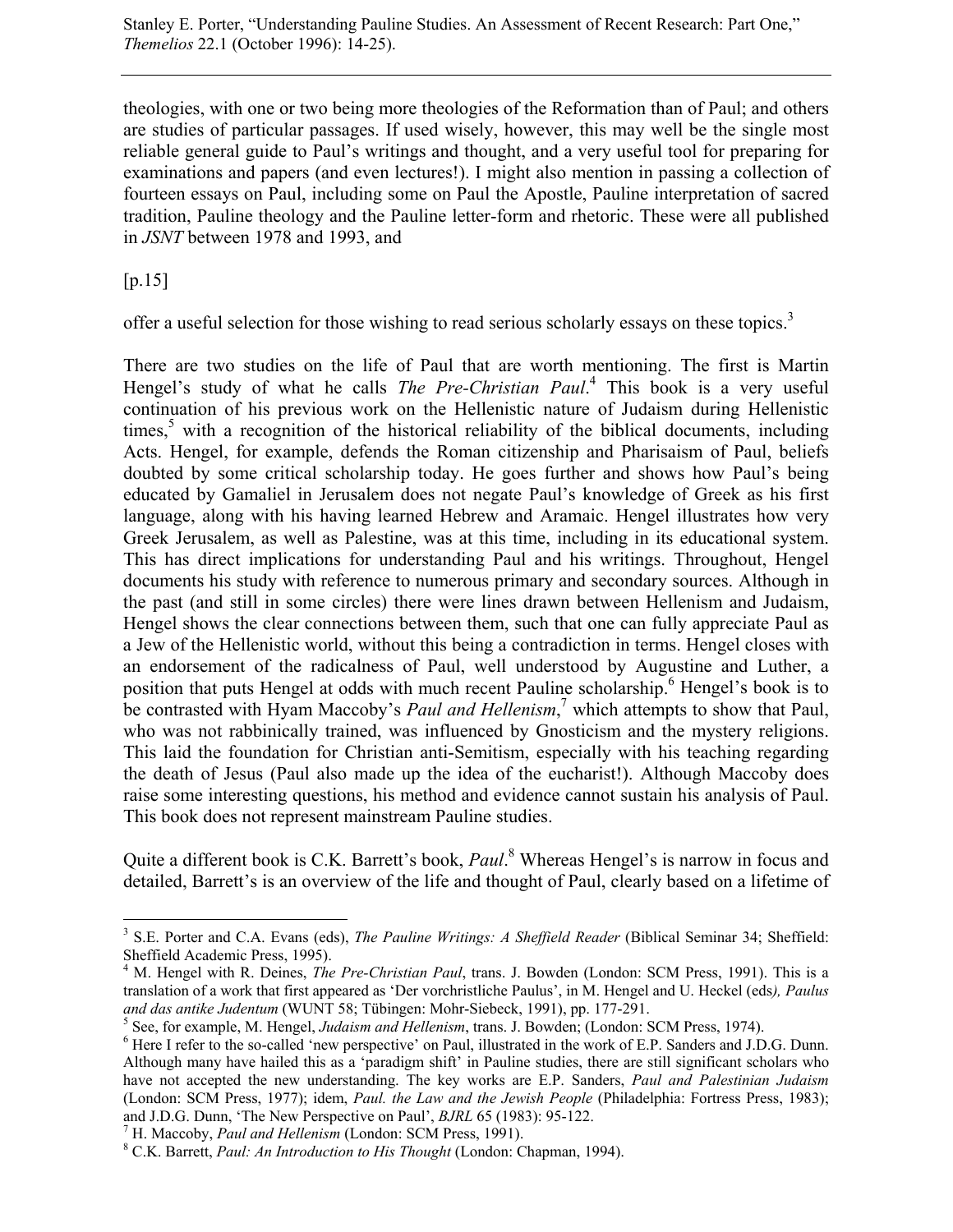serious study of the apostle (Barrett's commentaries on Romans, 1 and 2 Corinthians and the Pastoral Epistles are all highly commended). Barrett (rightly) approaches Paul as the first and probably the greatest Christian theologian. His discussion utilizes the Pauline epistles as virtually the only sources for understanding Paul (downgrading Acts and especially apocryphal sources). After briefly discussing Paul's life and his controversies, Barrett discusses the major points of theology in the major Pauline letters (Romans, 1 and 2 Corinthians, Galatians, Philippians, 1 Thessalonians, along with Philemon). He devotes a very important section to disputing the view that Paul is opposing covenantal nomism (*i.e.* the new perspective on Paul), seeing Paul as arguing in Galatians and elsewhere against works righteousness. He also offers an exposition of Phil. 2:6-11 that begins with the pre-existent life of Christ, a topic of recent importance and dispute.<sup>9</sup> Barrett then discusses the remaining Pauline letters in a chapter on the sequel to Pauline theology, and concludes with a brief application to today. While some will not think that Barrett has sufficiently established the non-Pauline authorship of 2 Thessalonians, Colossians, Ephesians and the Pastoral Epistles, there is much of value in his analysis of Paul's thought. Whereas there have been a number of Pauline theologies written in the past (*e.g*. Anderson Scott, Whiteley, Ridderbos), this is the only one of recent times, and it merits attention.

#### **Paul and the law**

Since the issue of the law has been raised above, it is perhaps appropriate here to mention three books that specifically address this topic. The first is a study of the use of the Greek word *nomos* (law) in Paul by Michael Winger.<sup>10</sup> Most commentaries and treatments of the law in Paul do not have a linguistically sound approach to analysis of this lexical item. The result is that all too often there are attempts to force the evidence. What Winger attempts to do is to use principles of modern

#### [p.16]

 $\overline{a}$ 

linguistics to provide a study of the various possible uses of the word. By usefully differentiating between meaning and reference (sense and reference might have been better terms), by which he means the basic meaning of a word and how it might be used in a given context, he is able to describe various components of the meaning of the word. He then applies these to two Pauline passages (Gal. 2:15-21 and Rom. 7:14-25), showing how the word *nomos* is used in a variety of ways. Winger is clearly right to dispute how *nomos* has been interpreted by previous commentators, especially since so many of them want to equate it with the Torah. His differentiation of a number of semantic features of the word is also very useful. The difficulty is when one attempts to analyse given passages. Then one realizes that in more than a few instances there is still room for serious debate.

The second and third books on the law are similar in that they are theological discussions of Paul and the law. It is impossible here to recapitulate the significant discussion that this topic has engendered in the last approximately twenty years. The major names in the discussion of

<sup>9</sup> Barrett is opposing the kind of view found in J.D.G. Dunn, *Christology in the Making: A New Testament Inquiry into the Origins of the Doctrine of the Incarnation* (London: SCM Press, 1980), who posits an Adam Christology, that is, that Christ is being equated with Adam's position in Phil. 2:6-11.

<sup>&</sup>lt;sup>10</sup> M. Winger, "By What Law? The Meaning of Nomos" in the *Letters of Paul* (SBLDS 128; Atlanta: Scholars Press, 1992). See also H. Raisanen, *Jesus, Paul and Torah: Collected Essays*, trans. D.E. Orton (JSNTS 43; Sheffield: JSOT Press, 1992), with several essays on the question of law in Paul.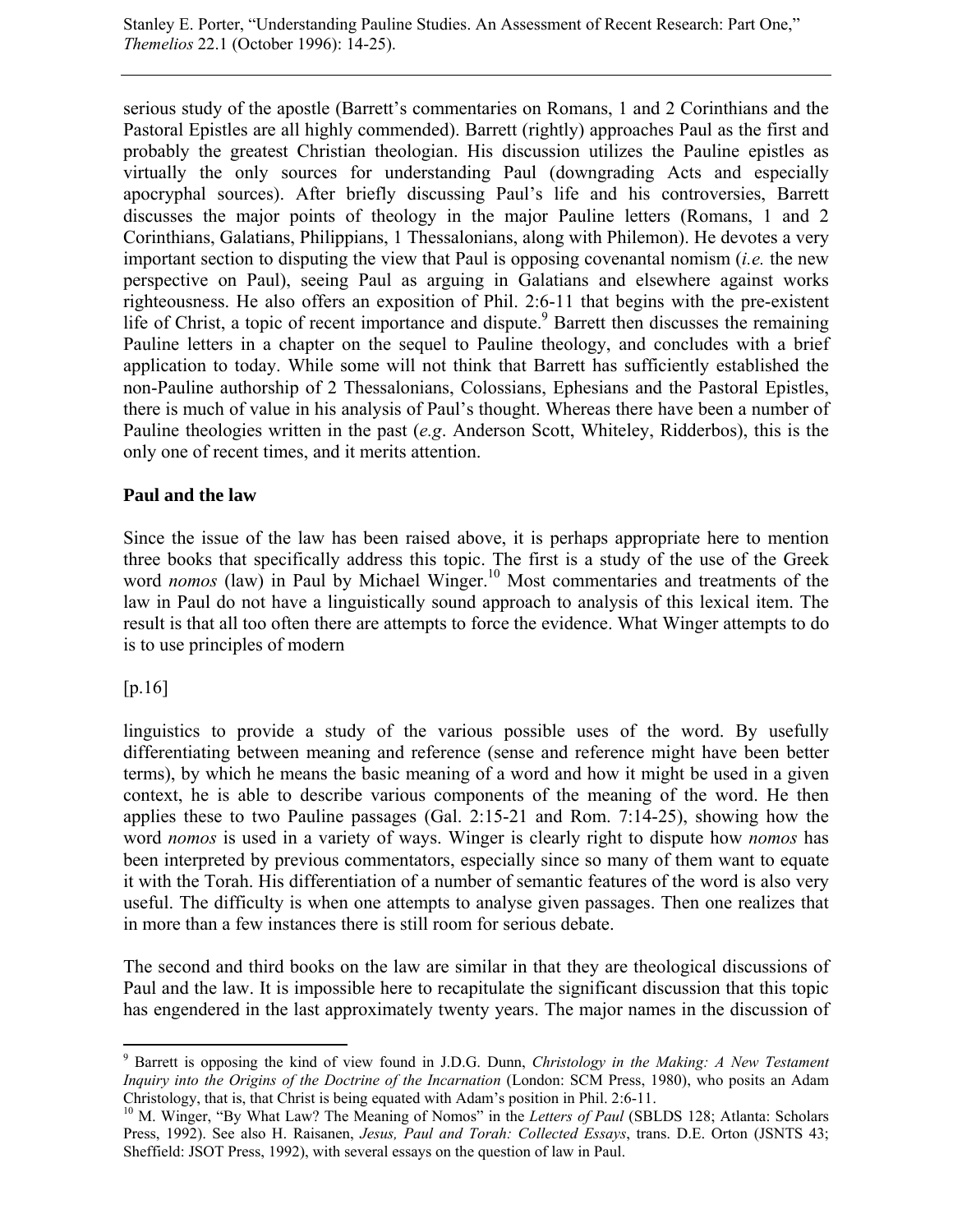late, besides Sanders and Dunn, are H. Raisanen and S. Westerholm, among others<sup>11</sup>, but these latter two books provide serviceable treatments of the issue. Both start with a discussion of the history of Christian thought regarding Paul and the law, bringing the reader up to date on the issue's complexities. Then the books diverge in approach and conclusions. Both are written by evangelicals who have previously published on the topic, and are in their own ways fine books. Frank Thielman,12 who wrote the article on 'Law' in *the Dictionary of Paul and His Letters*, treads a middle line between the traditional Reformation and Lutheran view, and the new perspective on Paul. Whereas he does not think that Judaism was by nature legalistic (here he follows a covenantal approach), he does think that in Paul's time there were Jews who tried to combine God's grace with the doing of the law. With the coming of Christ, the Mosaic law, which had been established on the same gracious basis, was rendered obsolete. Paul, therefore, in passages that seem to argue for a legalistic Judaism, is dismissing the capacity of righteousness through works, something that Judaism had never endorsed. Thielman develops this consistent Pauline position on the basis of exegesis of the individual Pauline letters discussed in order, an approach that has much to commend it.

Thomas Schreiner, $^{13}$  on the other hand, provides a more systematic account of the evidence, treating the NT by topic rather than by book. He also extends his discussion to address contemporary issues regarding the continuing use and function of the law, such as the theonomy movement (something probably of more relevance to a North American audience). Schreiner argues two points worth noting here. The first is that he believes that careful exegesis of the Pauline passages indicates that Paul was in fact arguing against a Judaism characterized by works righteousness, and he is not willing to accept that Paul, as a former Pharisee, was not correct in his understanding. The second point is that he subjects Sanders's assessment of whether Judaism was legalistic to direct scrutiny, contending that he can find even in Sanders's own evidence, indications of Judaism as legalistic. So which of these two volumes is better? Although I am more inclined to think that Schreiner is correct, it is not my job here to press the point. Contained within each volume is a lot of provocative exegesis, which rewards study. Three significant passages—Rom. 3:27-4:8; 9:30-10:8; Phil. 3:2-11―are worth comparison, since these are three passages that are at the heart of the dispute over whether Paul was opposing a legalistic form of Judaism. Most heartening, perhaps, is that evangelicalism is large enough to have two such serious efforts put on the table for consideration.

# **The Pauline letter and its legacy**

In the light of the several different approaches to the Pauline letters witnessed in several of the books mentioned above, it is appropriate here to mention

[p.17]

 $\overline{a}$ 

several books that address the Pauline letters and their legacy in various ways. Calvin Roetzel, for example, has issued a third and expanded version of his introduction to Paul's letters first

<sup>&</sup>lt;sup>11</sup> H. Raisanen, *Paul and the Law* (Tübingen: Mohr-Siebeek, 1983; repr. Philadelphia: Fortress Press, 1986); S. Westerholm, *Israel's Law and the Church's Faith: Paul and his Recent Interpreters* (Grand Rapids: Eerdmans, 1988).

<sup>&</sup>lt;sup>12</sup> F. Thielman, *Paul and the Law: A Contextual Approach* (Downers Grove, IL: InterVarsity Press, 1994).<br><sup>13</sup> T.R. Schreiner, *The Law and its Fulfillment: A Pauline Theology of Law* (Grand Rapids: Baker, 1993).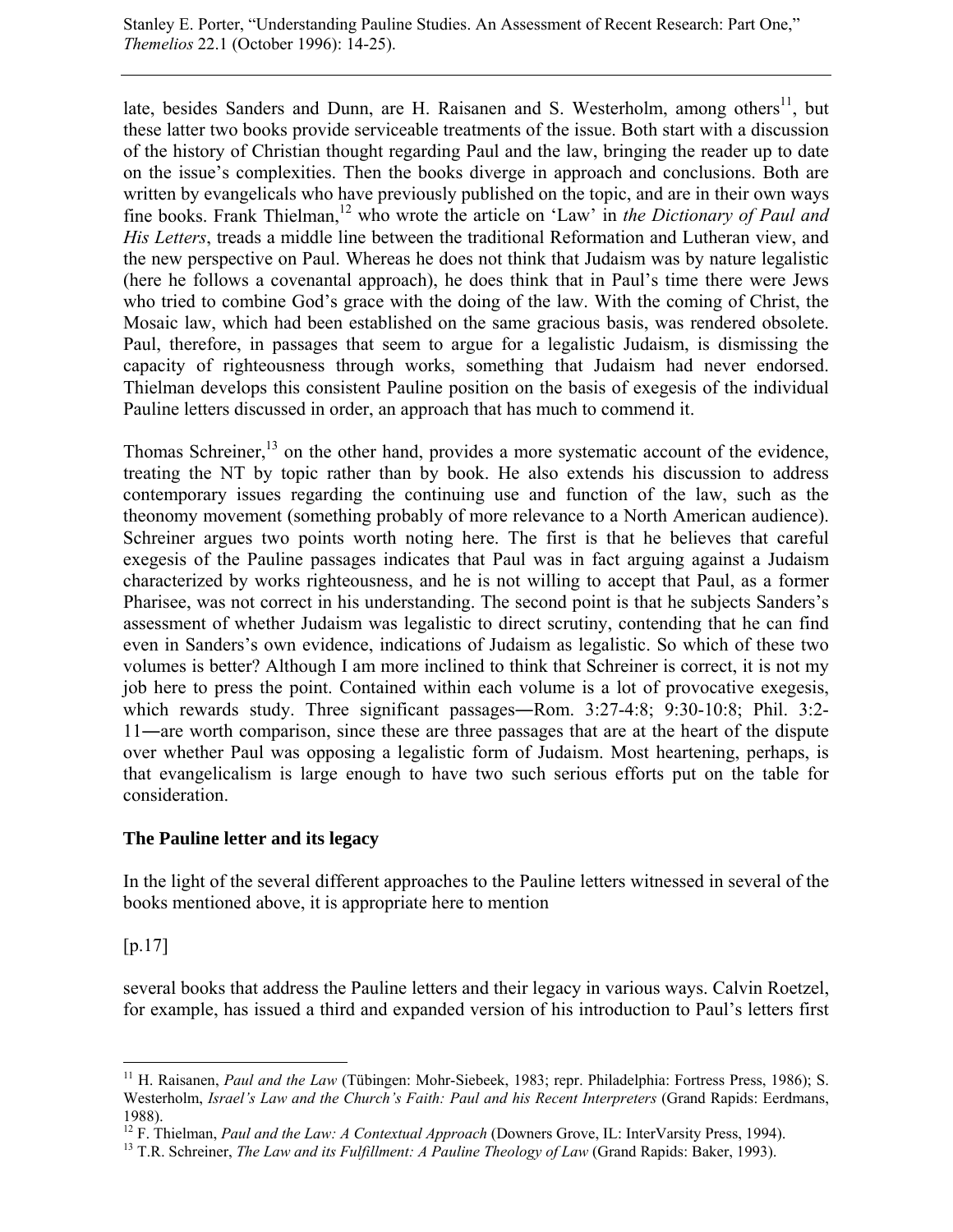published in 1975.<sup>14</sup> There is a little bit of almost everything here; an appreciation of Paul's Hellenistic background, including use of the Septuagint; something on the Pauline letter form; on the content and argument of each of the letters (he accepts the same seven as authentic as does Barrett, and treats the deutero-Pauline letters separately); and a brief synopsis of Paul's thought. He also includes useful bibliographies. Although one might disagree at any number of points with Roetzel, he provides a summary of current mainstream Pauline scholarship, while his brevity begs for the student to do more. And it has to be done. For example, Jeffrey Weima has recently published an entire monograph on the endings of the Pauline letters.<sup>15</sup> a topic discussed by Roetzel in two pages. Similar to Roetzel's volume is a book by Anthony Tambasco<sup>16</sup> which, after introducing basic facts about Paul's life and the world in which he lived, goes through each of Paul's seven letters. The study is very basic and might be more suitable for a church study group than serious study by undergraduates (although the drawings are very useful).

Whereas most studies of Paul proceed along fairly traditional and well laid out lines, I am thankful that there are always exceptions to this. A new and innovative theory regarding the collecting together of Paul's letters has been proposed by David Trobisch.<sup>17</sup> This is certainly one of the most fascinating books in Pauline studies that I have read in a long time. On the basis of examining a number of ancient letter collections, as well as a huge variety of biblical manuscripts, Trobisch argues (in a theory very similar to one argued by E.J. Goodspeed in the 1930s) that there is a consistent arrangement in the manuscripts of Paul's letters. On the basis of the length of the letters, he contends that the first four letters, Romans, 1 and 2 Corinthians and Galatians, were selected and edited for publication by Paul himself. They were concerned with the theme of the Jerusalem collection, and were preceded by Romans 16 as a cover letter. Ephesians to 2 Thessalonians, and then the personal letters (1 and 2 Timothy, Titus and Philemon), were two later appended collections, made after Paul's death. Although many will welcome the thought that Paul was involved in collecting his own letters, others will not be as happy with particular details, such as the Corinthian letters representing seven letters, the return to Baur's four major letters, and the arguments for the deutero-Pauline letters. In any event, the book is an engaging one for contemplation, and has a number of implications for describing the history of early Christianity, including the process of the forming of the canon.

Although the question of how Paul's letters apply today is a valid and useful one to ask, J.C. Beker's book on the Pauline legacy does not to my mind present the answer.<sup>18</sup> He assumes the deutero-Pauline character of 2 Thessalonians, Colossians, Ephesians and the Pastoral Epistles, without confronting the problems that their pseudonymous character raises for the issue of canonical formation and continuing application. According to his description of Paul as a contingent thinker, there is little that would disqualify him from writing these letters, by Beker's own criteria. Beker's sections on Acts are better, since here we know that we have an interpreter of Paul. When it comes to application, one wonders whether the exercise is even

 $\overline{a}$ 

<sup>&</sup>lt;sup>14</sup> C.J. Roetzel, *The Letters of Paul: Conversations in Context* 3rd edn (Louisville: Westminster/John Knox, 1991).

<sup>15</sup> J.A.D. Weima, *Neglected Endings: The Significance of the Pauline Letter Closings* (JSNTS 101; Sheffield: JSOT Press, 1994).

<sup>&</sup>lt;sup>16</sup> A.J. Tambasco, *In the Days of Paul: The Social World and Teaching of the Apostle* (New York: Paulist Press, 1991).<br><sup>17</sup> D. Trobisch, *Paul's Letter Collection: Tracing the Origins* (Minneapolis: Fortress Press, 1994).

<sup>&</sup>lt;sup>18</sup> J.C. Beker, *Heirs of Paul: Paul's Legacy in the New Testament and in the Church Today* (Minneapolis: Fortress Press, 1991).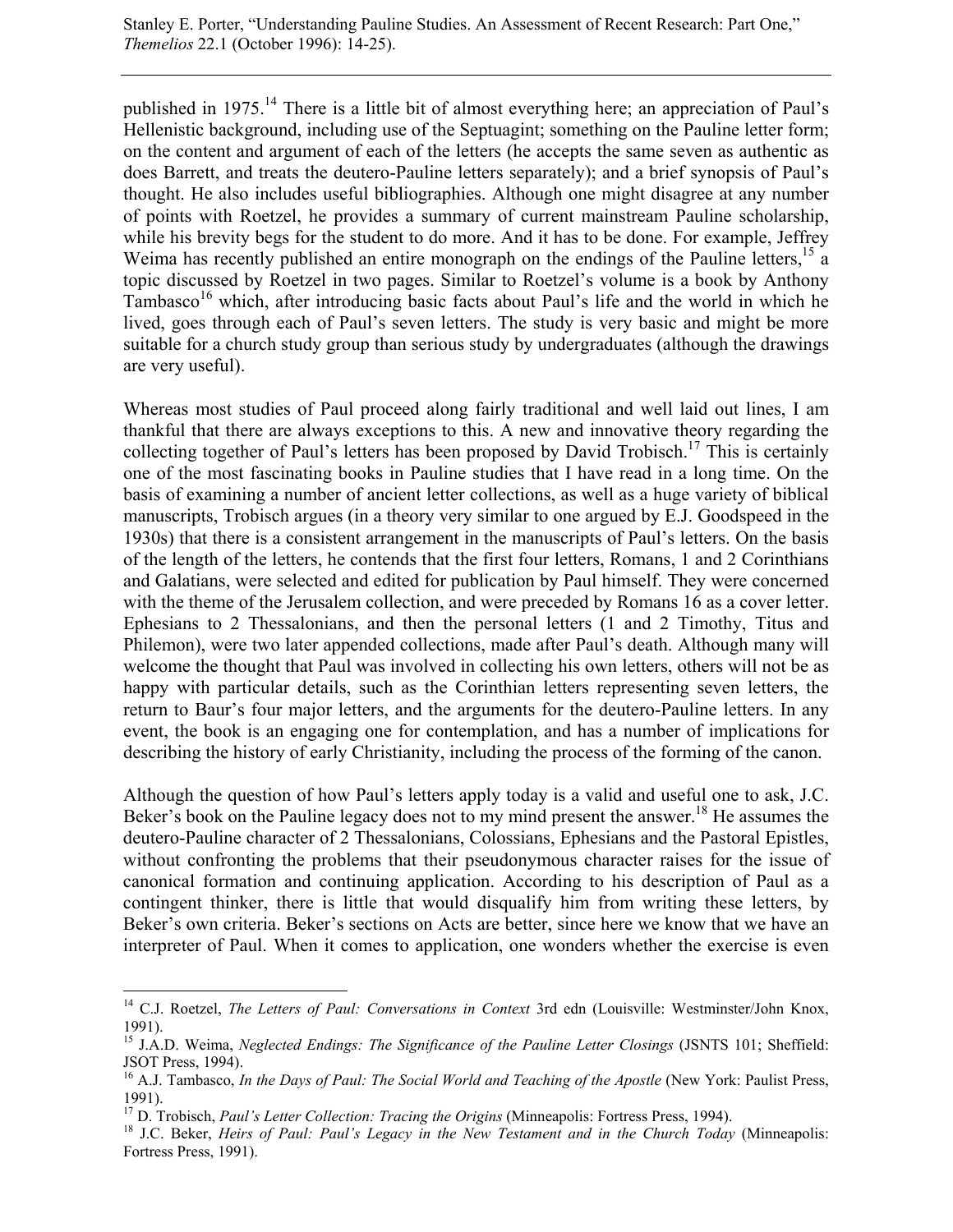necessary. Beker distinguishes between a catalytic and a literalistic hermeneutic―it is no surprise that the catalytic one, endorsing adaptation of the Pauline message, wins out.

#### **Pauline ethics**

On a related topic, ethics, Dieter Georgi's book on the history of Paul's collection for the Jerusalem church has appeared in English translation.<sup>19</sup> Following his own chronology, he reconstructs the starts and re-starts of Paul's collection, as it encountered various difficulties in his churches, for example in Galatia and Corinth. Georgi shows how important the collection was to Paul's missionary

[p.18]

endeavour, and goes further in showing how the language associated with the collection has theological resonance, so much so, that the collection itself has direct bearing on Paul's view of justification. Georgi also attaches an appendix on the relevance of ancient attitudes towards wealth for today, reflecting the fact that the English revision of this book was being produced during the collapse of East Germany. This book is consistent with another by Georgi<sup>20</sup> arguing that ultimately Paul was martyred by the Romans for treason, since he was proclaiming a political gospel, that is, one that was not privatized and removed from social implications on the basis of an abstract or eschatological frame of reference. Paul, Georgi claims, proclaims Christ, the one crucified on a Roman cross, as now living and equal to the biblical God. This is a direct political and social threat to the Roman establishment, including the place of Caesar. Although there is a good chance that Georgi has overread the Pauline evidence in an effort to promote a politicized Paul, the political and social implications of Paul's proclamation of the good news merit further examination. There is much still to be learned regarding how Paul saw Christianity in the light of Roman political and social institutions. As Georgi emphasizes, some of Paul's articulation of this was indirect and subtle. On the basis of the seven Pauline letters, J. Paul Sampley offers a broader view of the range of Paul's ethical positions.<sup>21</sup> Without reference to secondary literature, Sampley's volume is a basic recounting of Paul's view of life (Christians live in the in-between period) as part of a community of those 'in Christ'. He then discusses Paul's view of how to respond to a variety of circumstances. Although there is plenty here to stimulate thought, the book may not meet the rigours of what is required for degree-level study of the topic.

#### **Paul and the Old Testament**

 $\overline{a}$ 

The use of the OT and related traditions in the NT is a topic of perennial interest. There have been a number of books on this topic in Pauline studies in recent years,  $2^2$  and James Aageson's joins the ranks. Although designed for students new to understanding Paul's use of the OT, Aageson puts forward a tentative interpretative model, which he calls a 'conversation model'. It is based upon what he calls the 'circle of plausibility', in which the interpreter

<sup>&</sup>lt;sup>19</sup> Georgi, *Remembering the Poor: The History of Paul's Collection for Jerusalem* (Nashville: Abingdon Press, 1992). The original German was published in 1965.

<sup>20</sup> D. Georgi, *Theocracy in Paul's Praxis and Theology* trans. D. Green (Minneapolis: Fortress Press, 1991). the original German was published in 1987.<br><sup>21</sup> J.P. Sampley. *Walking between the Times: Paul's Moral Reasoning* (Minneapolis: Fortress Press. 1991).

<sup>&</sup>lt;sup>22</sup> The most important may well be R.B. Hays, *Echoes of Scripture in tire Letters of Paul* (New Haven and London: Yale University Press, 1989).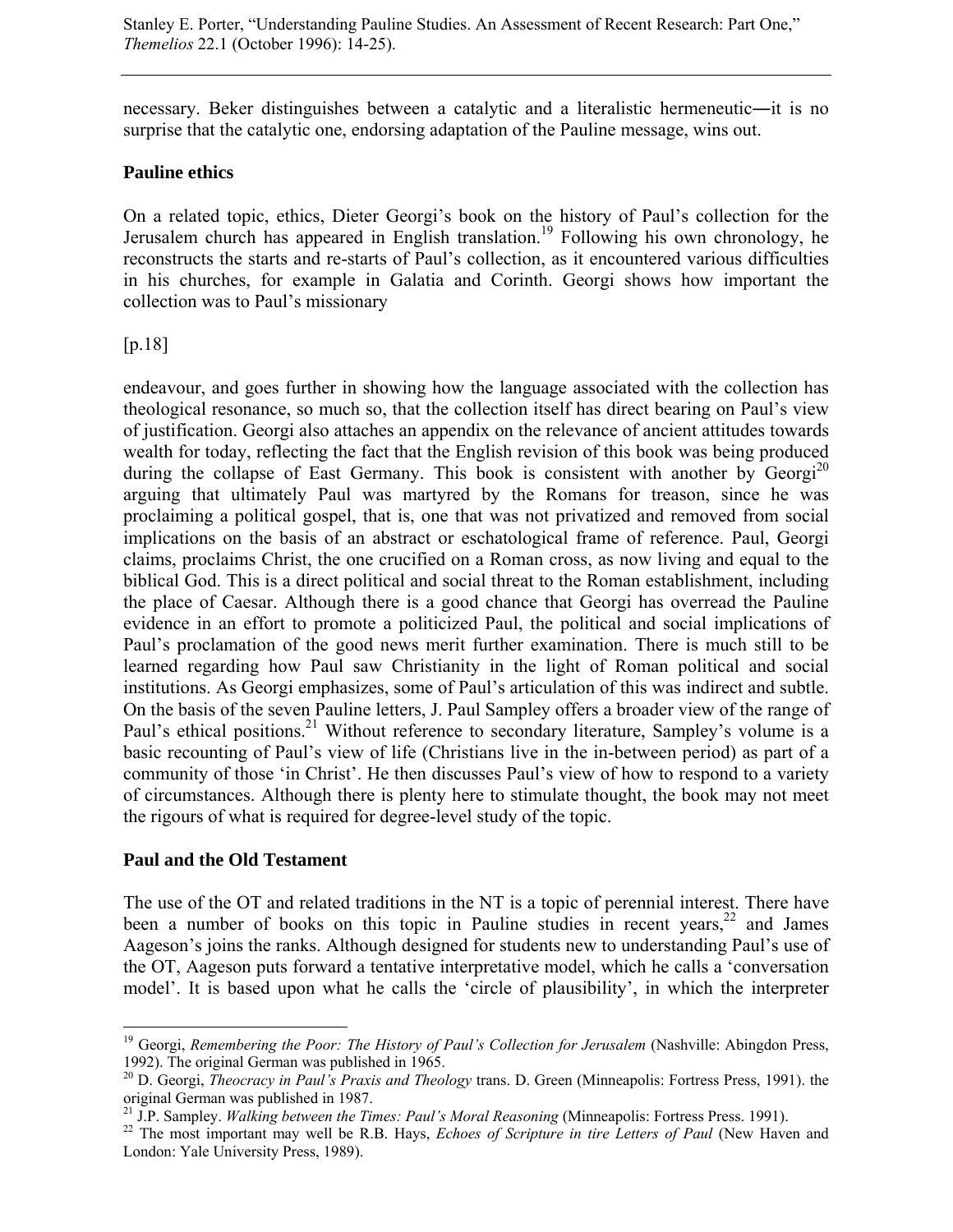carries on a dialogue with the text and its context. After outlining Paul's christologicallybased theology in brief (and uncritically accepting the new perspective on Paul), Aageson offers interpretations of Galatians 3:16 and Abraham, Romans 9-11, and Romans 5:2-21, before finishing with a number of christological passages. Although the bibliography is slim and the method underdeveloped, Aageson's is a good book to begin with, because it presents a method and applies it to particular texts.

More detailed and much fuller than Aageson's volume is Christopher Stanley's *Paul and the* Language of Scripture.<sup>23</sup> As much a study in method as it is a study of individual passages, Stanley's volume is first concerned to define what constitutes a direct quotation and where each comes from. He then studies all the direct quotations in Romans, 1 and 2 Corinthians and Galatians, and compares how citation of authoritative sources was handled in a variety of Greco-Roman and Jewish writers. Stanley concludes some important things regarding Paul's use of the OT. In some ways, Paul conforms to what one might expect from a Jewish writer of the time, including his view of Scripture as authoritative, and his following a recognizable text. But there are a number of things that Paul does in adapting his quotations, including changing certain words and word order, that distinguish him from Jewish writers and make him look more like Greco-Roman writers. Paul is also unique in some ways, including the way that he introduces his quotations with a form of the word 'write'. Stanley attempts to discern the possible causes of Paul's manipulation of his source texts, including adaptation to his particular linguistic context and alteration for rhetorical purposes. This study raises interesting questions, some

#### [p.19]

of which go unanswered. I am not as convinced as is Stanley, that Paul follows the Jewish technique. Since the study limits itself to explicit quotations, there is also plenty of room for dealing with other kinds of citation. From this study, one can move to a recent collection of essays, Paul and the Scriptures of Israel,<sup>24</sup> containing a lengthy critique of *Hays's Echoes of Scripture in the Letters of Paul*, and then a number of very good studies of Paul's use of Scripture. This volume is definitely for the advanced student, and reflects the current state of play in NT studies.

# **Paul and Jesus**

 $\overline{a}$ 

A further area of recent study is the question of how much Paul knew of Jesus and how he got this information. As a brief introduction, Victor Paul Furnish's small volume on *Jesus according to Paul* is excellent.<sup>25</sup> It covers the major issues in a short and compact form, devoting its lengthiest discussion to sayings of Jesus in Paul's letters (he finds three certain ones: Cor. 7:10; 9:14; 11:23-25) and the presence of Jesus in Paul's gospel. Furnish also includes a chapter on how Jesus fared in the letters of the Pauline corpus. There is a brief bibliography and study questions. For those desiring a more detailed discussion, David Wenham's book on Paul is to be highly recommended.<sup>26</sup> Wenham will be no stranger to

<sup>23</sup> C.D. Stanley, *Paul and the Language of Scripture Citation Technique in the Pauline Epistles arid Contemporary Literature* (SNTSMS 74; Cambridge: CUP, 1992). 24 C.A. Evans and J.A. Sanders (eds), *Paul and the Scriptures of Israel* (JSNTS 83; SSEJC 1; Sheffield: JSOT

Press, 1993).

<sup>&</sup>lt;sup>25</sup> V.P. Furnish. *Jesus according to Paul* (Understanding Jesus Today; Cambridge: CUP, 1993).<br><sup>26</sup> D. Wenham, *Paul: Follower of Jesus or Founder of Christianity?* (Grand Rapids: Eerdmans. 1995).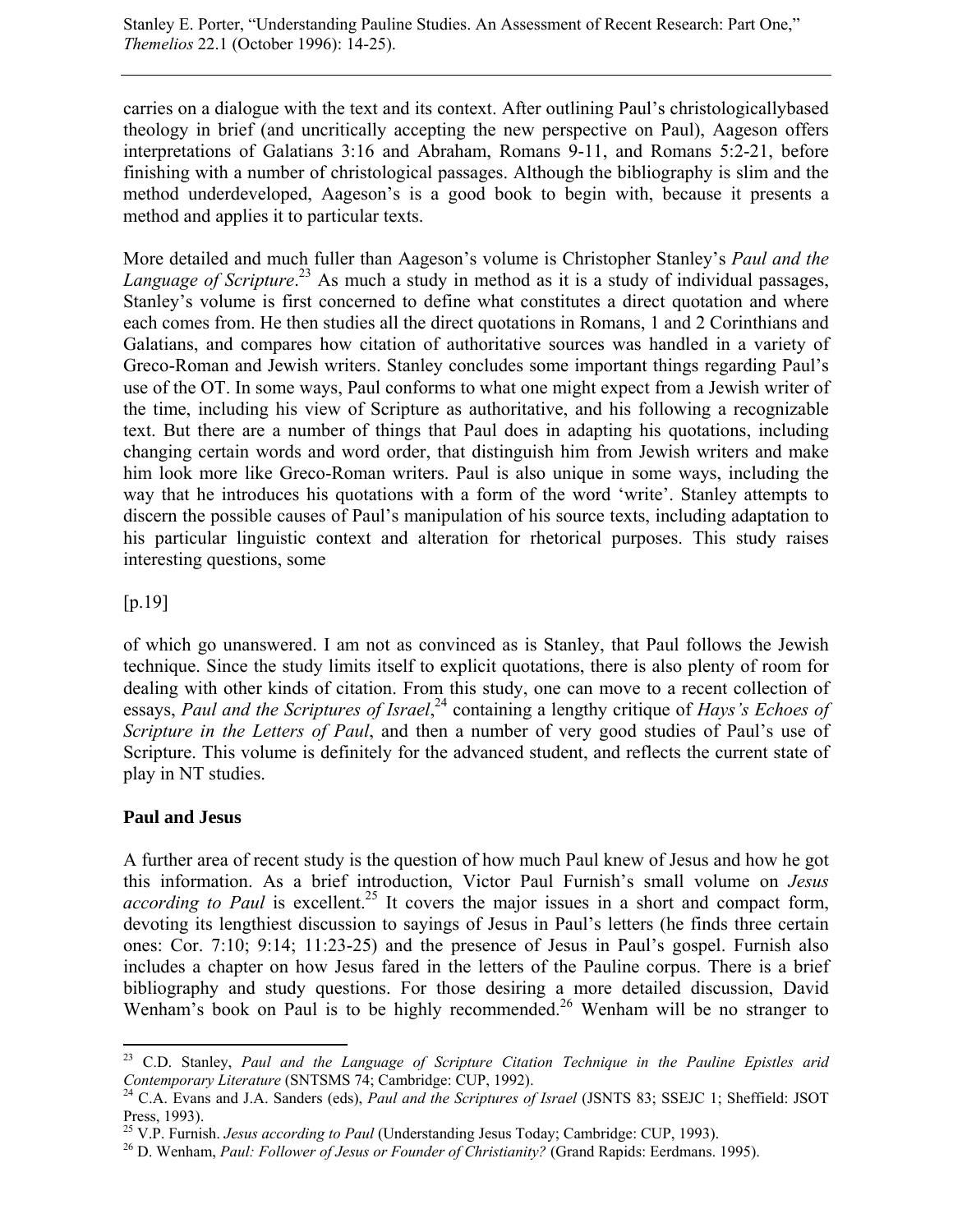readers of this journal, and several of the articles that he has written over the years have contributed to this sizable volume.<sup>27</sup> He does not follow the usual pattern, which focuses primarily on Paul. Instead, he selects a number of issues, some of them quite difficult, and describes Jesus' perspective on each, followed by Paul's perspective, and then a section connecting them. Topics he discusses include the kingdom of God, where he admits that Paul uses language of righteousness instead of Jesus' of kingdom; titles of Jesus; views of the death of Jesus; the church; ethics; eschatology; and Jesus' life and ministry. Wenham concludes that Paul was a follower of Jesus rather than the founder of Christianity, a conclusion that is hard to resist. Wenham is modest and judicious in the results he squeezes from the evidence, but he makes a very good case for Paul having direct and indirect access to a wealth of knowledge regarding Jesus.

#### **Paul and ancient rhetoric**

 $\overline{a}$ 

Rhetorical studies of Paul's letters have become a significant area of recent research.<sup>28</sup> A useful guide to much of this is to be found in a recent bibliography by Duane Watson and Alan Hauser.<sup>29</sup> The classical scholar George Kennedy, who has probably been the single most influential scholar in inspiring rhetorical criticism of the  $NT<sub>1</sub><sup>30</sup>$  has been honoured with a recent *Festschrift*, which contains several rhetorical studies on dimensions of Paul's letters, as well as assessments of Kennedy's approach.<sup>31</sup> The NT scholar Wilhelm Wuellner, who has tried to introduce a modern rhetorical approach to NT study, has also been given a Festschrift,<sup>32</sup> this one containing not only a variety of rhetorical approaches but a number of methodological essays, subjecting various presuppositions of rhetorical criticism to necessary scrutiny (see especially those by J.T. Reed, C.J. Classen and S.E. Porter).

Two studies in particular are worth discussion, especially as they both examine 1 Corinthians. The first is by Margaret Mitchell.<sup>33</sup> Following an approach developed by Hans Dieter Betz in his commentary on Galatians,<sup>34</sup> Mitchell examines 1 Corinthians as a deliberative letter. That is, she examines it as if it were a piece of deliberative rhetoric, designed to persuade regarding future behaviour, although couched in an epistolary form. After establishing the deliberative nature of the letter, she examines the use of various political topics (or topoi) in the body of the letter, especially those concerned with factionalism. As a result, she claims to be able to show that the letter is a unified whole. This monograph is not for the beginner. The exegesis is detailed (relying heavily on the Greek text), and there are numerous important discussions carried on in the footnotes, with reference to a number of extra-biblical texts. Two

<sup>27</sup> See also D. Wenham, *The Rediscovery of Jesus' Eschatological Discourse* (Gospel Pespectives 4; Sheffield: JSOT Press, 1984).

<sup>28</sup> Cf. also 1.11. Thomson, *Chiasmus in the Pauline Letters* (JSNTS, 111; Sheffield: Sheffield Academic Press, 1995).

<sup>29</sup> D.F. Watson and A.J. Hauser, *Rhetorical Criticism of the Bible: A Comprehensive Bibliography with Notes on History and Method* (BI 4; Leiden: Brill, 1994), pp. 178-202 on Paul.<br><sup>30</sup> Among many works, see G.A. Kennedy, *New Testament Interpretation through Rhetorical Criticism* (Chapel

Hill and London: University of North Carolina Press, 1984).<br><sup>31</sup> D.F. Watson (ed.), *Persuasive Artistry: Studies in New Testament Rhetoric in Honor of George A. Kennedy* 

<sup>(</sup>JSNTS 50: Sheffield: JSOT Press, 1991).

<sup>&</sup>lt;sup>32</sup> S.E. Porter and T.H. Olbricbt (eds). *Rhetoric and the New Testament: Essays from the 1992 Heidelberg Conference* (JSNTS 90; Sheffield: JSOT Press, 1993).<br><sup>33</sup> M.M. Mitchell, *Paul and the Rhetoric of Reconciliation: An Exegetical Investigation of the Language and* 

*Composition of I Corinthians* (HUT 28; Tübingen: Mohr-Siebeck, 1991). 34 H.D. Betz, *Galatians* (Hermeneia; Philadelphia: Fortress Press, 1979).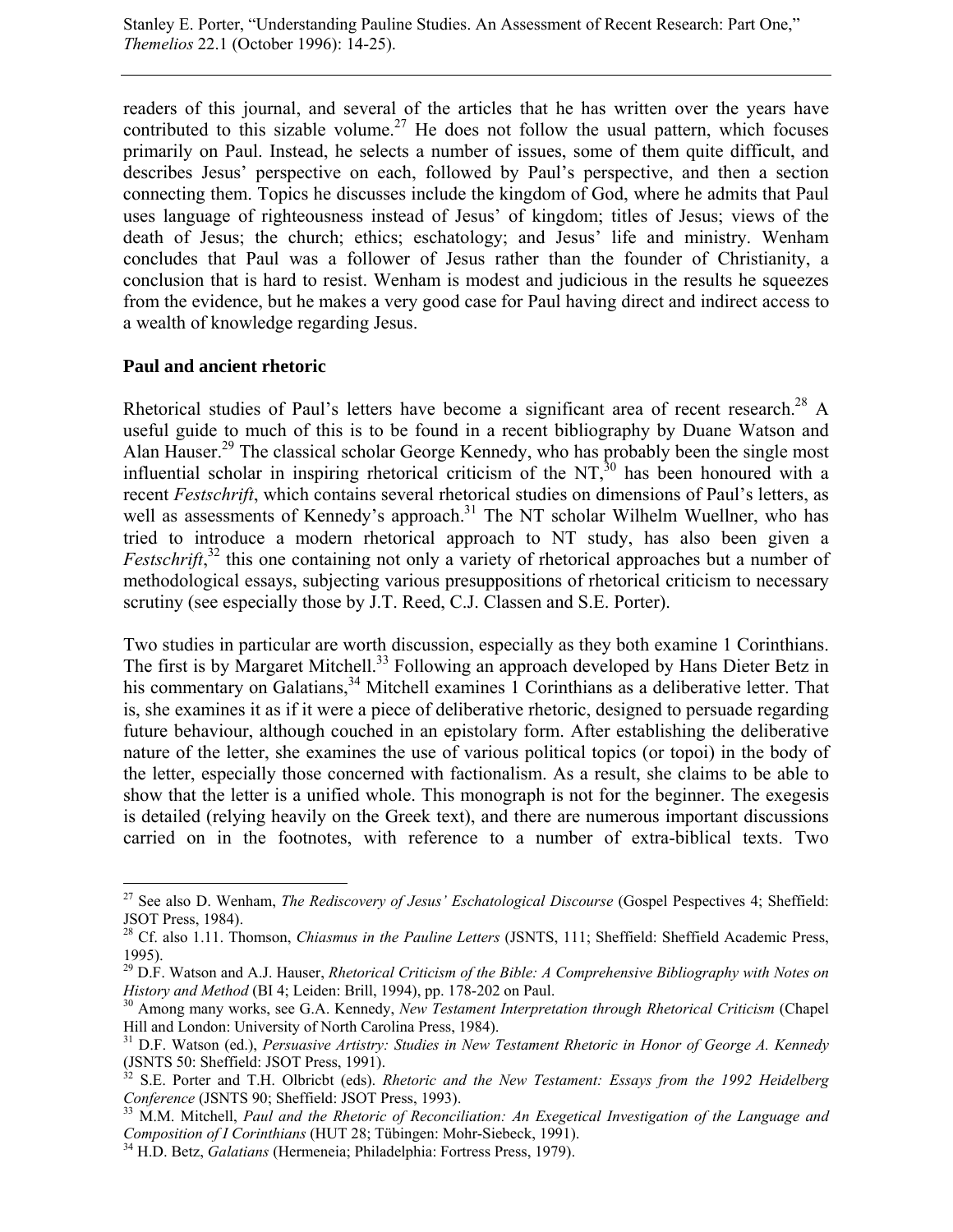fundamental problems seem evident, however, making it questionable whether Mitchell should be followed as an example of

[p.20]

rhetorical analysis. The first is the supposed proof of the existence of the deliberative letter type. Mitchell's argument is based upon the use of similar wording in the rhetorical and epistolary handbooks, an argument that has not been accepted by all. The fact that similar words are used in these handbooks does not prove that one should use the categories of ancient rhetoric to analyse letters. This leads to the second issue, and that is whether the arrangement of the various parts of an oration (including its thesis statement, statement of facts and proofs) can be imposed on what is clearly a genuine letter. There is the further difficulty, therefore, of whether her conclusion regarding the letter's unity can be drawn from this method.

The second rhetorical study is by Duane Litfin.<sup>35</sup> His volume is divided into two parts and in some ways stands as two separate discussions. The first major section is a treatment of the history and development of classical rhetoric, from its beginnings in Athens, through Plato, Aristotle and the orators, to the two best-known Roman rhetoricians, Cicero and Quintilian. Litfin summarizes the state of rhetoric in the first century in terms of its persuasive and adaptive power. In the second major section, he analyses 1 Corinthians 1-4, in terms of two major issues. The first is the use of rhetoric at Corinth and the place of this passage in the book, and the second is how Paul understands his preaching especially in terms of 1 Corinthians 1:10-2:5. Litfin wishes to contrast these two approaches. Whereas the goal of rhetoric is to persuade, according to Litfin, the engendering of faith is left to the Spirit. Paul is engaged in proclamation, not persuasion. Litfin's summary of the development of ancient rhetoric is a worthwhile overview of the field, especially for someone who is new to the subject. His analysis of 1 Corinthians 1-4, however, is not entirely convincing. It seems that he has drawn too clean a distinction between rhetoric and proclamation, perhaps overtheologizing Paul's method and approach.<sup>36</sup>

# **Monographs on Paul**

 $\overline{a}$ 

I will conclude this part of our study with a brief description of several volumes that are more technical and specialist in origin.<sup>37</sup> They are summarized briefly to give the interested student guidance as to what they contain, because they may well prove useful in exploring a particular topic or dimensions of particular Pauline letters. The first is *Pauline Theology*, a collection of essays on the theology of the Thessalonian letters, Philippians, Galatians and Philemon.<sup>38</sup> These essays were originally delivered as papers at the Society of Biblical Literature annual meetings in 1986-88. There are five sections, all but one with at least two essays and then a

<sup>35</sup> D. Litfin, *St Paul's Theology of Proclamation: 1 Corinthians 1-4 and Greco-Roman Rhetoric* (SNTSMS 79; Cambridge: CUP, 1994).

<sup>&</sup>lt;sup>36</sup> See also D.A. Campbell. *The Rhetoric of Righteousness in Romans 3.21-26* (JSNTS 65; Sheffield: JSOT Press, 1992); L.G. Bloomquist, *The Function of Suffering in Philippians* (JSNTS 78: Sheffield: JSOT Press, 1993).

<sup>&</sup>lt;sup>37</sup> See also the following two collections of technical essays: B.H. McLean (ed.), Origins and Method: Towards *a New Understanding of Judaism and Christianity, Essays in Honour of John C. Hard* (JSNTS 86: Sheffield: JSOT Press, 1993); L.A. Jervis and P. Richardson (eds). *Gospel in Paul: Studies on Corinthians, Galatians and*

*Romans for Richard N. Longenecker* (JSNTS 108; Sheffield: JSOT Press, 1994).<br><sup>38</sup> J.M. Bassler (ed.), *Pauline Theology. 1. Thessalonians, Philippians, Galatians. Philemon* (Minneapolis: Fortress Press, 1991).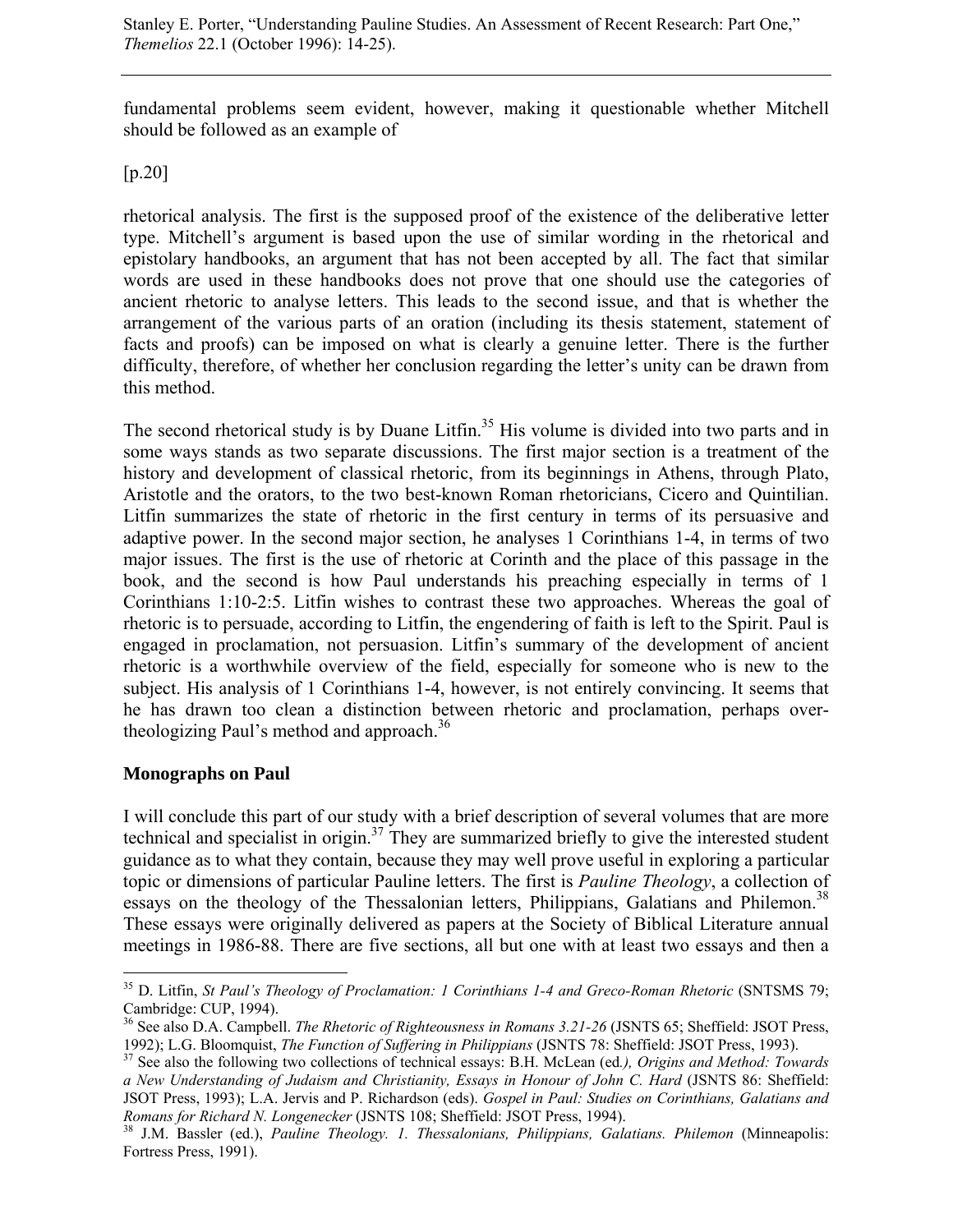response. The first section is concerned with method, and in particular addresses the question of the contingent nature of Paul's letters, a topic frequently addressed in Pauline studies in the light of the work of such scholars as J.C. Beker, who has an essay on this topic here. Other essays in the volume worth noting are R. Jewett on 2 Thessalonians as authentically Pauline (whereas many dispute this), J.D.G. Dunn on covenantal nomism in Galatians (reflecting his contribution to the new perspective on Paul), and several attempts to synthesize Paul's theology, by N.T. Wright (who makes some helpful distinctions regarding contradictions in Paul) and R.B. Hays, among others. There are also extensive bibliographies. Like any collection of essays, not all are of equal merit, but there are some here worth reading, although these are for the advanced student. The bibliographies are useful places to go for upto-date references for research.

Many good things can also be said for N.T. Wright's *The Climax of the Covenant*. 39 This is a collection of essays, mostly previously published (some dating back to the 1970s). They are all meant to support his thesis that the covenantal purposes of God reached their climax in the death and resurrection of Jesus. The introduction is found in essence in Barsler's volume, noted above, on Pauline theology. Also noteworthy are Wright's discussion of

[p.21]

 $\overline{a}$ 

Philippians 2:5-11 and Colossians 1:15-20, where he argues for christological monotheism. Many of the essays are on particular verses (*e.g.* Rom. 8:3; Gal. 3:1014, 15-20; Phlm. 6) or passages (Rom. 7, 8, 9-11; 1 Cor. 8; 2 Cor. 3), so their greatest value is probably if one has particular interest in these Pauline texts and their relation to the general thrust of Paul's theology. They are not easy going, (knowledge of Greek is recommended), and some of the conclusions are distinctively Wright's, but there is much here to think about.

In a study which presupposes knowledge of Greek and Hebrew, David Capes<sup>40</sup> argues that the term 'Lord' originated in a Palestinian rather than a Hellenistic context, and that Paul clearly applies quotations from the OT that refer to God (Yahweh), to Jesus. These include Romans 10:13; 14:11; 1 Corinthians 1:31; 2 Corinthians 10:17; 1 Corinthians 2:16; 10:26; and 2 Timothy 2:19. Not all have found these passages equally convincing, especially since Capes invokes ideas regarding a supposed Jewish corporate concept of God. There are also problems with his estimation of the Palestinian origins of the terminological usage, since the firm distinction between Palestinian and non-Palestinian Judaism cannot be made, as Hengel has demonstrated. Nevertheless, the christological implications are clear―Paul thought of Christ as in some way equal with or sharing in the same status as the God of the OT. This is one of several recent studies that argue in this direction, representing to my mind, a healthy movement in NT research.

In an equally demanding, but rewarding, monograph, James Scott argues that the Pauline terminology of adoption, $41$  especially as found in Galatians 4:5, 2 Corinthians 6:18, and

<sup>39</sup> N.T. Wright, *The Climax of the Covenant: Christ and the Law in Pauline Theology* (Edinburgh: T. & T. Clark, 1991).

<sup>40</sup> D.B. Capes, *Old Testament Yahweh Texts in Paul's Christology* (WUNT 2.47; Tübingen: Mohr-Siebeck, 1992). Cf. N. Richardson, *Paul's Language about God* (JSNTS 99; Sheffield: JSOT Press, 1994), which

investigates God-language in Romans 9-11, l Cor. 1:18-3:23; 2 Cor. 2:14-4:6, and other places. 41 J. M. Scott, *Adoption as Sons of God: An Exegetical Investigation into the Background of HUIOTHESIA in the Pauline Corpus* (WUNT 2.48; Tübingen: Mohr-Siebeck, 1992).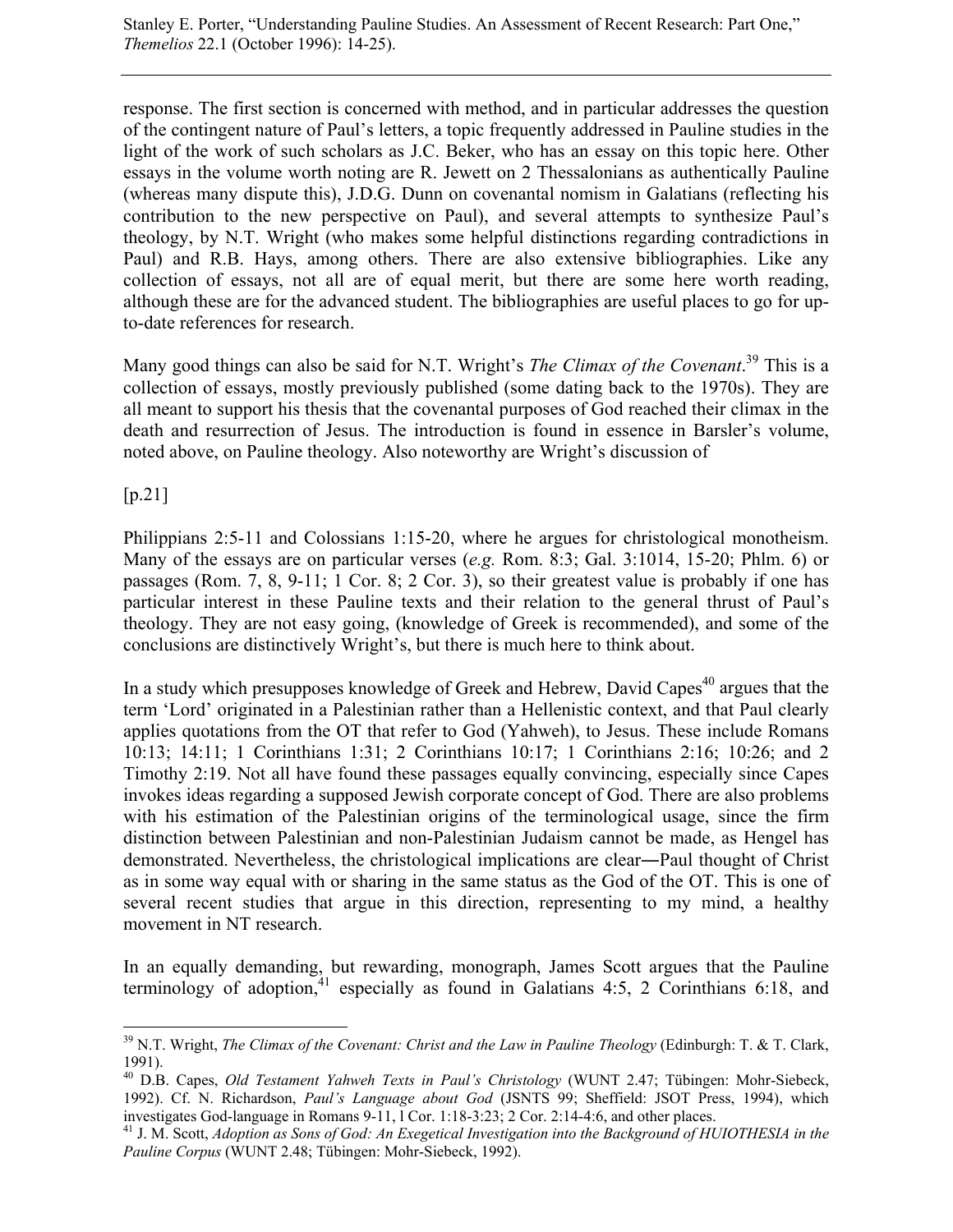Romans 8:15, 23, derives not from a Hellenistic but from a Jewish background, especially 2 Samuel 7:14. His study is based on a commendable survey of both the Jewish and Greek evidence. Although I am not convinced regarding the Jewish origins of Paul's adoption language, and there seems to be some lack of clarity regarding the word study, Scott's study is insightful and meticulous.

I have made my own contribution in studying Pauline vocabulary. analysing all of the known uses of the word often translated 'reconciliation' (*katallassō*) in ancient Greek literature, including the  $NT<sup>42</sup>$  This is a fairly common treaty word in Greek literature, in which antagonistic parties restore a peaceful relationship. After surveying this usage, I examine 2 Corinthians 5:18-21, Romans 5:9-11, Colossians 1:20, 22 and Ephesians 2:16, and find that Paul clearly uses this word in line with extra-biblical Greek, although he is the first to use it in a form in which God as the offended party in a relationship takes active steps to restore peace. This is the clear sense in 2 Corinthians 5:18, 20.

In a massive tome running to over 950 pages, Gordon Fee examines references to the Holy Spirit in Paul's letters.<sup>43</sup> One must be thoroughly committed to knowing about virtually every passage in the Pauline corpus to appreciate the work that has gone into this volume. Fee is to be thanked for including some preliminary comments on Paul's use of spirit language, as well as a 100-page synthesis of his findings. Inevitably one will disagree with some of the interpretations. It is odd to have to observe that Fee has perhaps included a few passages that are not references to the Holy Spirit but to some other kind of spirit (e.g. Rom. 1:9), but such seems to be the case. Nevertheless, virtually all of the evidence is here, especially since Fee includes all thirteen of Paul's letters.

In a collection of essays mostly on Pauline passages, half of which have been published before, Bruce Winter, warden of Tyndale House, Cambridge, explores early Christianity's view of its social obligations as citizens and benefactors.44 He discovers that, contrary to much social analysis of early Christianity, Christianity drew from a range of social strata and maintained both public and private lives within the polis or city. Pauline passages discussed include Romans 13:3-4, 1 Thessalonians 4:11-12, 2 Thessalonians 3:6-13, 1 Timothy 5:3-16, Philippians 1:27-2:18, 1 Corinthians 6:1-11, Galatians 6:11-18,

[p.22]

 $\overline{a}$ 

1 Corinthians 7:17-24, 8-11:1, and Romans 16:23. Although a knowledge of the ancient world is helpful for this volume, enough is explained to make it very useful for background studies to the Pauline letters. Recent work in Pauline studies has appreciated more fully the place of Greco-Roman social institutions, including the role of the benefactor, and Winter's volume adds to our knowledge from the NT.

<sup>42</sup> S.E. Porter, *Katallassō in Ancient Greek Literature, with Reference to the Pauline Writings* (Estudios de Filologia Neotestamentaria 5: Cordoba, Spain: Ediciones El Almendro, 1994).<br><sup>43</sup> G.D. Fee, *God's Empowering Presence: The Holy Spirit in the Letters of Paul* (Peabody: Hendrickson, 1994).

<sup>&</sup>lt;sup>44</sup> B.W. Winter, Seek the Welfare of the City: Christians as Benefactors and Citizens (First-Century Christians in the Graeeo-Roman World; Carlisle: Paternoster; Grand Rapids: Eerdmans, 1994). One of these appeared in *Themelios* 13.3 (1988) pp. 91-94.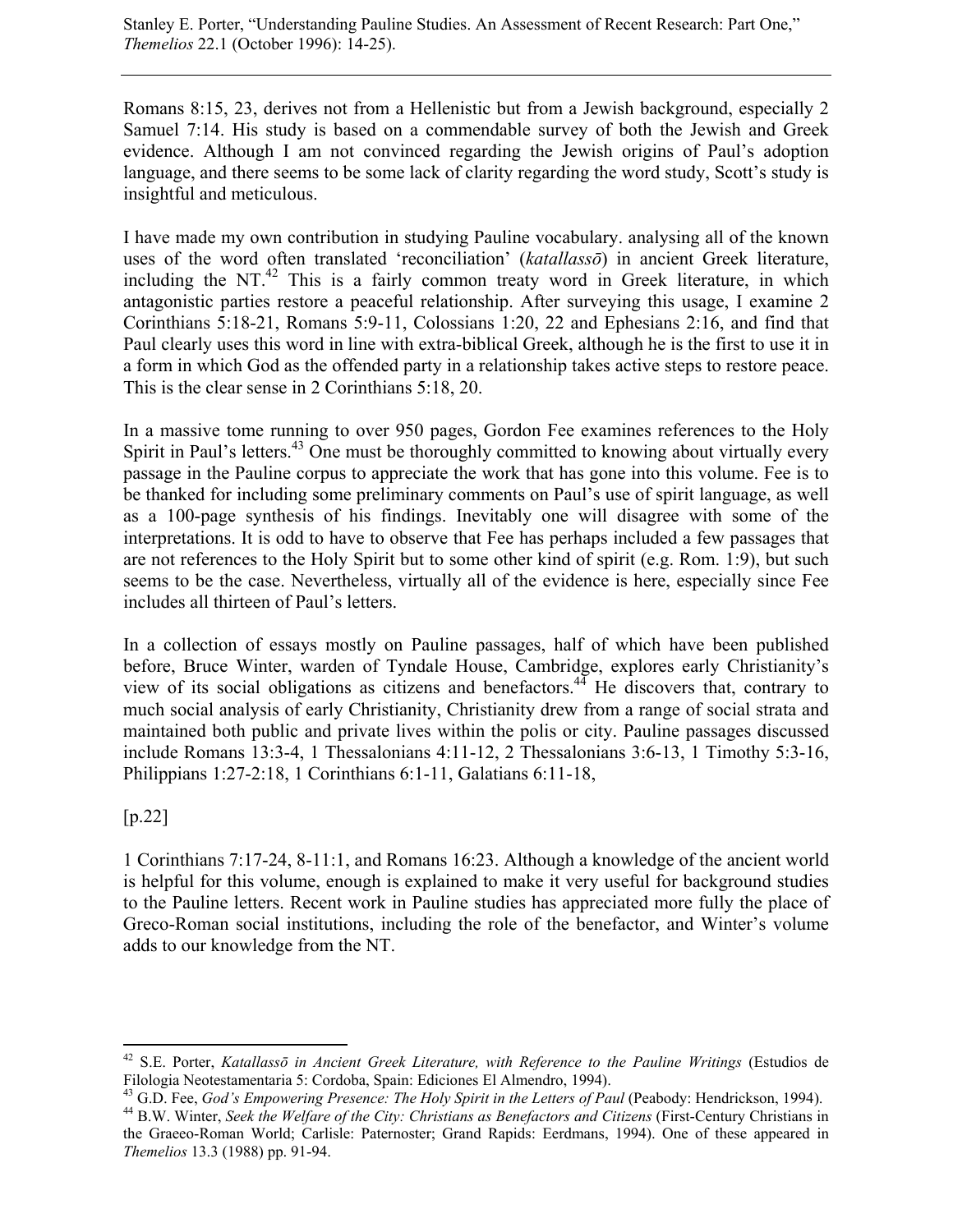Stanley E. Porter, "Understanding Pauline Studies. An Assessment of Recent Research: Part One," *Themelios* 22.1 (October 1996): 14-25).

One of several volumes from Ben Witherington III amounts to a Pauline theology.<sup>45</sup> He calls it an analysis of *Paul's Narrative Thought World*, and by this he means that there are four major 'stories' that encapsulate Paul's theology, all based in the OT. These are: the story of the world gone wrong, or the fall and sin; the story of Israel; the story of Christ; and the story of Christians, including Paul. Under these headings, and drawing heavily on his several other recent works on Paul and Jesus,<sup>46</sup> Witherington discusses most of the major topics found in more traditional theologies, but organized in a way that, he contends, grows out of the way Paul expresses himself in his letters. The emphasis is upon the coherence of Paul's thought and the conclusions are almost uniformly conservative. It is impossible to list the various topics discussed here, but they include the story of Adam and Eve and the fall, Abraham and the law (he does not engage in much debate with Dunn or Sanders over their interpretations), the pre-existent Christ especially as discussed in two pre-Pauline hymns (Phil. 2:6-11 and Col. 1:15-20), the second Adam, the cross and resurrection, eschatology,  $47$  and the life of Paul, including his so-called conversion. While there is much of merit in these discussions, including the attempt to utilize sociological insights in a commentary-like exposition, there are also limitations. At several points Witherington is probably too dependent upon the Wisdom tradition for his categories in Paul, especially when he is looking at preexistence and the christological hymns. Although many of his other conclusions are sound enough, the way they are arrived at is not always convincing. At times Witherington engages in detailed exegesis, with heavy reference to secondary literature; at other times there are simple assertions where argument is required. There is also a whole wealth of important secondary literature, and its attendant debate, overlooked, which students should be aware of if they are using this material. Not infrequently a point is made on the basis of a grammatical point needing stronger support. (Some readers will be more than a little annoyed by Witherington's citing of his own poetry along with the work of Herbert, Donne and Hopkins.)

A related study is Ellen Christiansen's *The Covenant in Judaism and Paul*. 48 Reflecting the concerns of her doctoral supervisor, J.D.G. Dunn, Christiansen primarily engages in a study of Jewish rituals that identify the boundary of a faith community. She then applies this to Pauline Christianity, especially in terms of describing how Paul argues against circumcision but not to replace it with baptism. Baptism is a boundary marker established in its own right to symbolize the faith relationship of the community. One suspects that there is a Lutheran apologetic behind some of this exegesis.

Let me mention a last book under this heading, Neil Elliott's *Liberating Paul*. 49 This study of Paul's thought, although occasionally verging on the emotive―perhaps appropriately for the subject matter―offers a liberation theological view of Paul's writings. According to the

 $\overline{a}$ 

<sup>45</sup> B. Witherington III, *Paul's Narrative Thought World: The Tapestry of Tragedy and Triumph* (Louisville: Westminster/John Knox Press. 1994). Cf. N. Taylor. *Paul. Antioch and Jerusalem: A Study in Relationships and Authority in Earliest Christianity* (JSNTS 66: Sheffield: JSOT Press. 1992). 46 See, for example, B. Witherington III, *Jesus, Paul and the End of the World: A Comparative Study in New*

*Testament Eschatology* (Downers Grove: InterVarsity Press, 1992); *Jesus the Sage: The Pilgrimage of Wisdom* (Minneapolis: Fortress Press. 1994).

<sup>&</sup>lt;sup>47</sup> On the use of apocalyptic categories to analyse Paul, and a treatment that debunks much of the secondary discussion, a very important recent work is R.B. Mattock*, Unveiling the Apocalyptic Paul: Paul's Interpreters and the Rhetoric of Criticism* (JSNTS 127; Sheffield: Sheffield Academic Press, 1996). 48 E.J. Christiansen, *The Covenant in Judaism and Paul: A Study of Ritual Boundaries as Identity Markers*

<sup>(</sup>AGJU 27; Leiden: Brill. 1995).

<sup>49</sup> N. Elliott, *Liberating Paul: The Justice of God and the Politics of the Apostle* (Biblical Seminar 27; Sheffield: Sheffield Academic Press, 1995), published in the United States by Orbis of New York in 1994.